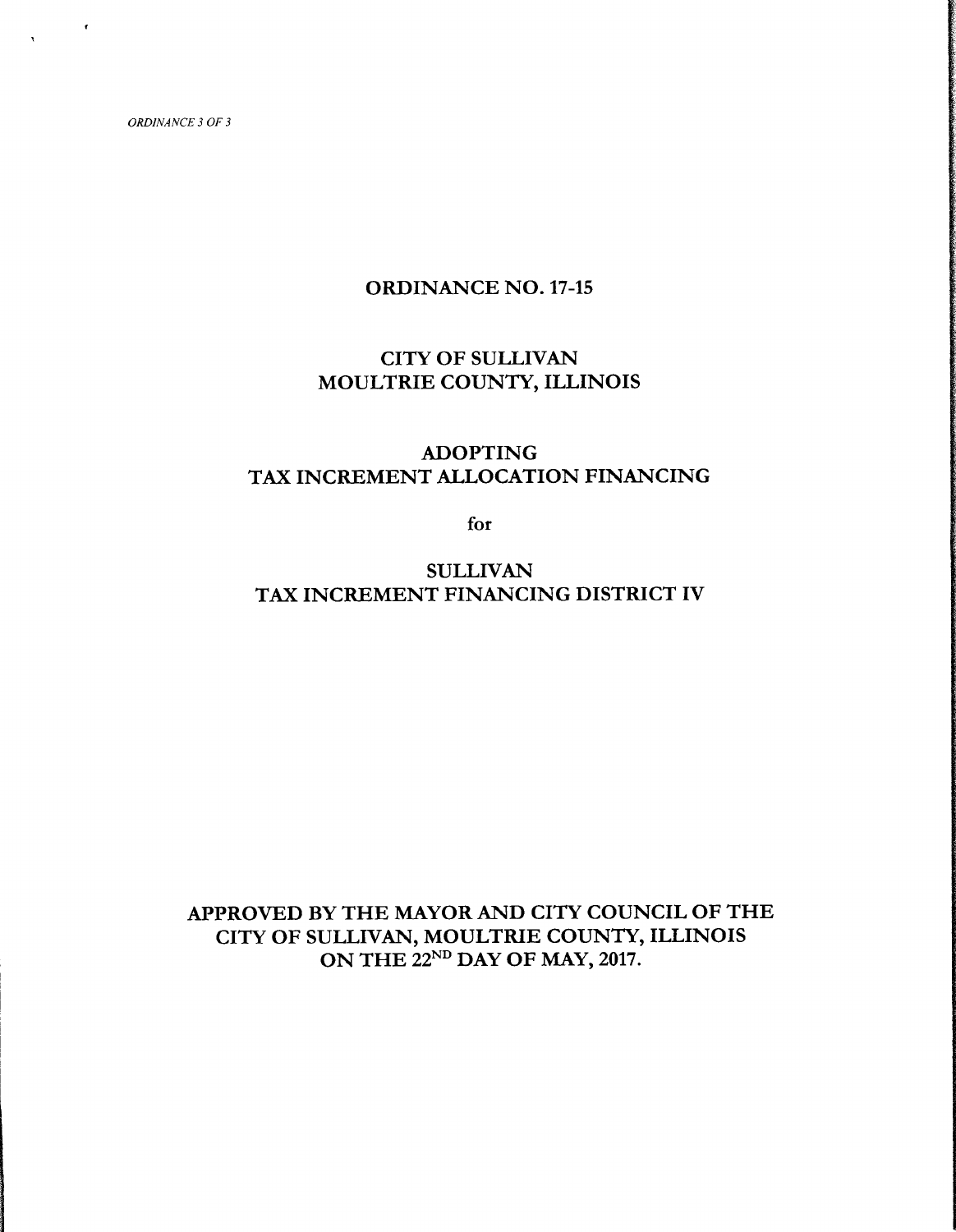f

## ORDINANCE NO. 17-15 CITY OF SULLIVAN, MOULTRIE COUNTY, ILLINOIS

## ADOPTING TAX INCREMENT ALLOCATION FINANCING FOR SULLIVAN TAX INCREMENT FINANCING DISTRICT IV

WHEREAS, the City of Sullivan, Moultrie County, Illinois, (the "City") desires to adopt Tax Increment Allocation Financing pursuant to the Tax Increment Allocation Redevelopment Act, 65 ILCS 5/11-74.4-1 et seq. as amended, hereinafter referred to as the "Act"; and

WHEREAS, the City has adopted and approved <sup>a</sup> Redevelopment Plan and Projects, and designated a Redevelopment Project Area known as "Sullivan TIF District IV" pursuant to the provisions of the Act, and has otherwise complied with all other conditions precedent required by the Act.

### NOW, THEREFORE, BE IT ORDAINED BYTHE MAYOR AND CITY COUNCIL OF THE CITY OF SULLIVAN, MOULTRIE COUNTY, ILLINOIS, THAT:

- 1. The City of Sullivan, Moultrie County, Illinois, hereby adopts Tax Increment Financing for: (i) the Sullivan TIF District IV Redevelopment Plan and Projects as approved by Ordinance No. 17-13; and (ii) the Redevelopment Project Area as designated by Ordinance No. 17-14 and further described in Exhibit A (Legal Description) and Exhibit B ( Boundary Map), both of which are attached hereto and made part of this Ordinance.
- 2. After the equalized assessed valuation of each tract of taxable real property in the Redevelopment Project Area exceeds the initial equalized assessed value of each tract oftaxable real property in the Redevelopment Project Area, the ad valorem taxes, ifany, arising from the levies upon real property in the Redevelopment Area by taxing districts and the rates determined in the manner provided in Section 11-74.4-9(b) of the Act each year after the effective date ofthis Ordinance until the Redevelopment Project costs and obligations issued in respect thereto have been paid shall be divided as follows:
	- a. That portion of taxes levied upon each taxable lot, block, tract or parcel of real property which is attributable to lower of the current equalized assessed value or the initial equalized assessed value of each such taxable lot, block, tract or parcel of real property in the Redevelopment Project Area shall be allocated to and when collected shall be paid by the County Collector to the respective affected taxing districts in the manner required by law in the absence of the adoption of tax increment allocation financing.
	- b. That portion, if any, of such taxes which is attributable to the increase in the current equalized assessed valuation of each lot, block, tract or parcel of real property in the Redevelopment Project Area over and above the lower of the current equalized assessed value or the initial equalized assessed value of each parcel of property in the Redevelopment Project Area shall be allocated to and when collected shall be paid to the municipal treasurer who shall deposit said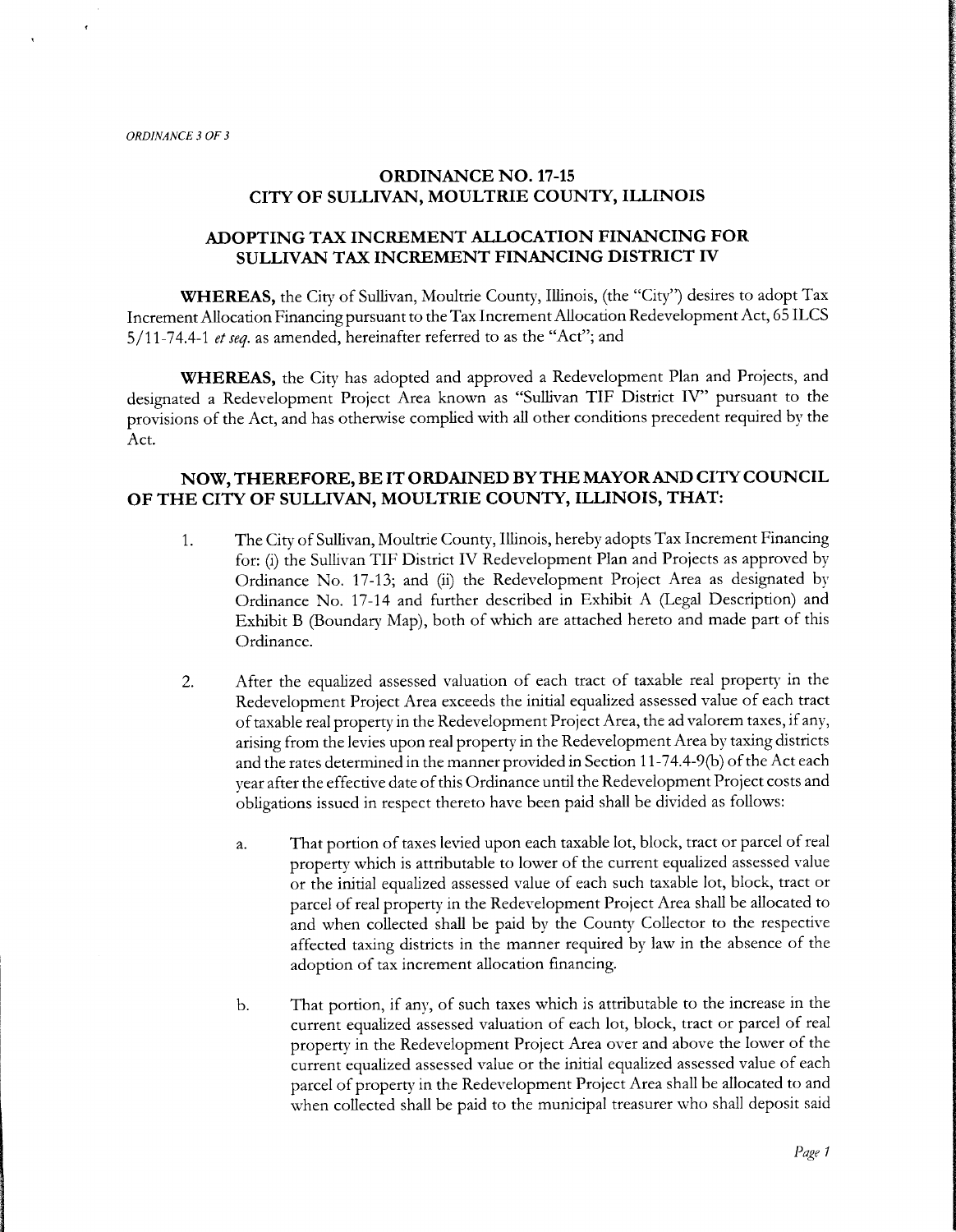funds in a special fund called the "Special Tax Allocation Fund" for the Redevelopment Project Area of the municipality for the purpose of paying the Redevelopment Project costs and obligations incurred in the payment thereof, pursuant to such appropriations which may be subsequently made.

- 3. All ordinances and parts of ordinances in conflict herewith are hereby repealed.
- 4. This Ordinance shall be in full force and effect from and after its passage and approval as provided by law.

PASSED, APPROVED AND ADOPTED by the Corporate Authorities of the City of Sullivan, Illinois on the 22<sup>nd</sup> day of May, A.D., 2017, and deposited and filed in the Office of the City Clerk of said City on that date.

| <b>MAYOR &amp; ALDERMEN</b> | <b>AYE VOTE</b> | <b>NAY VOTE</b> | <b>ABSTAIN/ABSENT</b> |
|-----------------------------|-----------------|-----------------|-----------------------|
| Mike Mossman                | И               |                 |                       |
| <b>Jerry Risley</b>         |                 |                 |                       |
| <b>Mike Kirk</b>            |                 |                 |                       |
| <b>Grant Wade</b>           |                 |                 |                       |
| Ann Short, Mayor            |                 |                 |                       |
| <b>TOTAL VOTES:</b>         |                 |                 |                       |

APPROVED: Cert G Dhart Date: Mayor

 $a.$  folmen Date: City Clerk

ATTEST.

Exhibit (A) Attached, Sullivan TIF District IV Legal Description Exhibit (B) Attached, Sullivan TIF District IV Boundary Map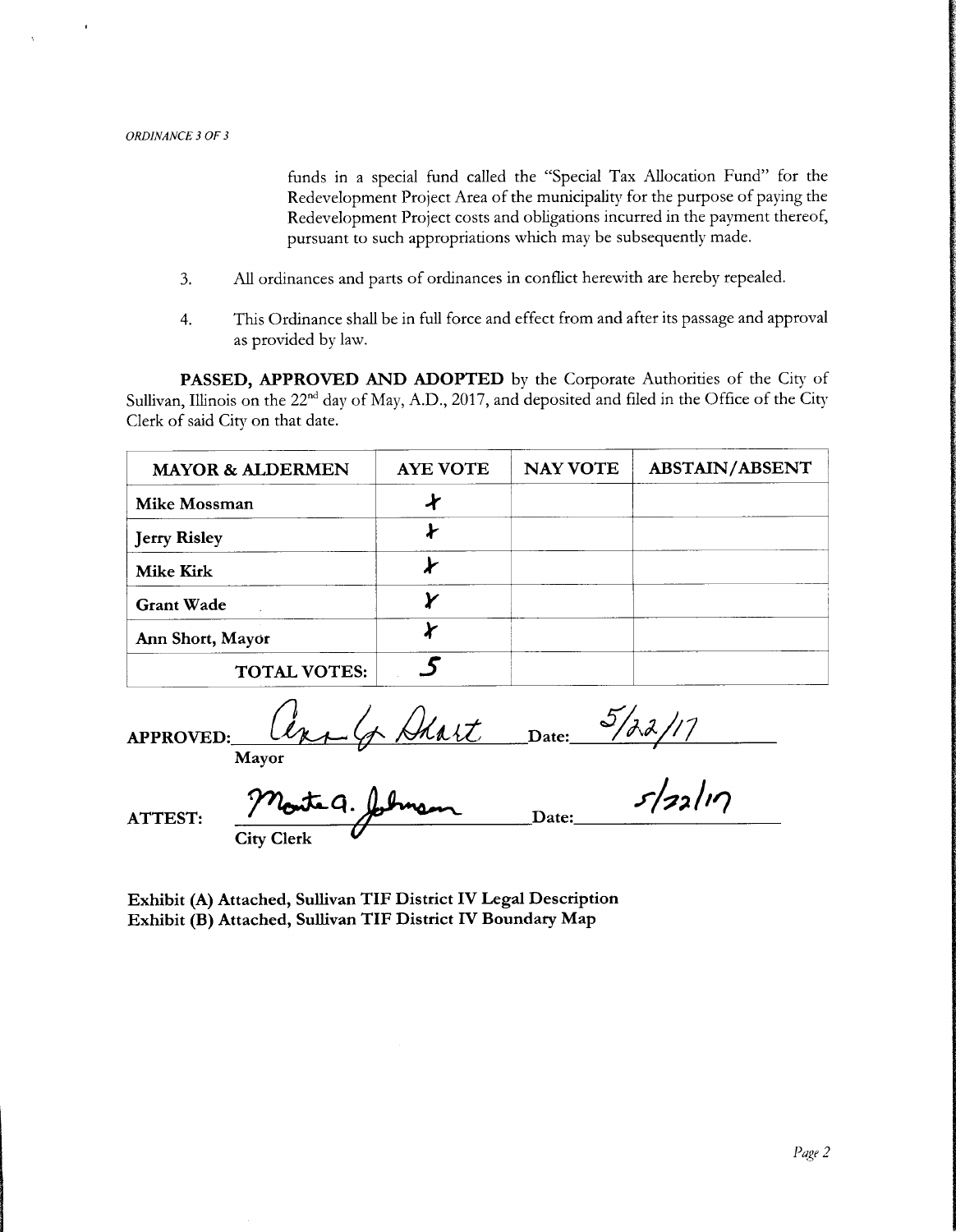### EXHIBIT A

## SULLIVAN TIF DISTRICT IV LEGAL DESCRIPTION

BEGINNING at the intersection of the West Right-of-Way line of Hamilton Street and the South Right-of-Way line of Jackson Street in the City of Sullivan;

Thence, North to the intersection of the West Right-of-Way line of Jackson Street and the South Right-of-Way line of Scott Street;

Thence, East to the intersection of the South Right-of-Way line of Scott Street and the East Right-of-Way line of Van Buren Street;

Thence, South along the East Right-of-Way line of Van Buren Street, to the North line of the South 90.00 feet of the West Half of Block 4 of Freelands First Addition;

Thence, East along the North line of the South 90.00 feet of the West Half of Block 4 of Freelands First Addition, to the East line of the West Half of said Block 4;

Thence, North along the West line of the East Half of said Block 4, to the Northwest corner of the Southeast Quarter of said Block 4;

Thence, East along the North line of the Southeast Quarter of said Block 4 extended, to the East Right-of-Way line of Main Street;

Thence, South to the intersection of the East Right-of-Way line of Main Street and the North line of the South Three Fifths, of the Southwest Quarter of Block <sup>3</sup> of Freelands First Addition;

Thence, East to the Northeast corner of the South Three Fifths, of the Southwest Quarter of Block <sup>3</sup> of Freelands First Addition;

Thence, South to the North Right-of-Way line of Jackson Street;

Thence, East to the Southwest corner of the South Half, of the East Half,of the East Half of Block <sup>2</sup> of Freelands First Addition;

Thence, North to the Northwest corner of the South Half, of the East Half, of the East Half of Block <sup>2</sup> of Freelands First Addition;

Thence, East to the West Right-of-Way line of Madison Street;

Thence, North to the South Right-of-Way line of Scott Street;

Thence, West to the West Right-of-Way line of Washington Street;

Thence, North along the West Right-of-Way line of Washington Street, to the North line of the South 75.00 feet of the East Half of Block <sup>3</sup> of Freelands Third Addition;

Thence, West to the Northwest corner of the South 75.00 feet of the East Half of Block 3 of Freelands Third Addition;

Thence, North to the South Right-of-Way line of Strain Street;

Thence, West to the West Right-of-Way line of Main Street;

Thence, South to the South Right-of-Way line of Blackwood Street;

Thence, West to the West Right-of-Way line of Graham Street;

Thence, North to the North Right-of-Way line of Strain Street;

Thence, East to the West Right-of-Way line of Van Buren Street;

Thence, North to the South Right-of-Way line of Hunter Street;

Thence, West to the East Right-of-Way line of Pierce Street;

Thence, South along the East Right-of-Way line of Pierce Street, to the intersection of the East Right-of-Way line of Pierce Street and the South line of the North 50.00 feet, of the South 100.00 feet of Lots <sup>1</sup> and 2 of Block <sup>9</sup> of Elizabeth Titus Addition;

Thence, West to the Southwest corner of the North 50.00 feet, of the South 100.00 feet of Lots <sup>1</sup> and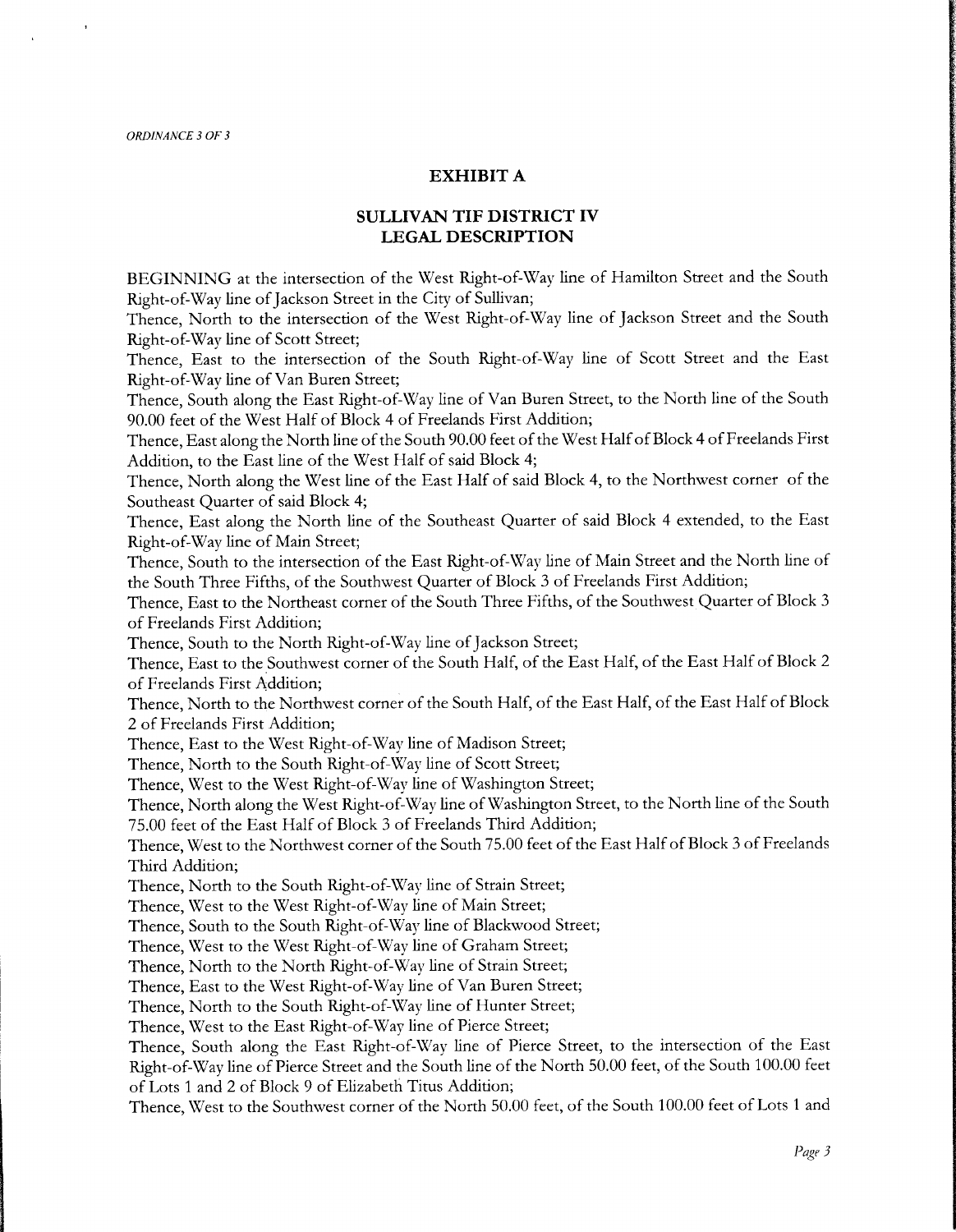<sup>2</sup> of Block <sup>9</sup> of Elizabeth Titus Addition;

Thence, North to the South Right-of-Way line of Hunter Street; Thence, West to the West Right-of-Way line of Graham Street; Thence, North to the South Right-of-Way line of Magill Street; Thence, West to the East Right-of-Way line of Seymour Street; Thence, South to the South Right-of-Way line of Strain Street; Thence, West to the East Right-of-Way line of Lincoln Street; Thence, South to the North Right-of-Way line of Scott Street; Thence, West along the North Right-of-Way line of Scott Street, to the intersection of the East line of Lot <sup>5</sup> of Meekers Addition and the North Right-of-Way line of Scott Street; Thence, South to the South Right-of-Way line of Jackson Street; Thence, East to the Northeast corner of Lot <sup>3</sup> of Block <sup>4</sup> of Camfields Railroad Addition; Thence, South to the Northeast corner of Lot 10 of Block <sup>4</sup> of Camfields Railroad Addition; Thence, West to the East Right-of-Way line of the Union Pacific Railroad; Thence, Northerly along the East Right-of-Way line of the Union Pacific Railroad, to the North line of Parcel K of Meekers Addition; Thence, East along the North line of Parcel K of Meekers Addition, to the West Right-of-Way line of Camfield Street; Thence, North to the North Right-of-Way line of Hunter Street; Thence, East to the West Right-of-Way line of Grant Street; Thence, North along the extension of the West Right-of-Way line of Grant Street, being the West line ofLots <sup>9</sup> and 10 of the Northwest Quarter, of the Northeast Quarter ofSection 2, Township <sup>13</sup> North, Range 5 East, of the Third Principal Meridian, Moultrie County, Illinois, to the Northwest corner of Lot <sup>9</sup> of the Northwest Quarter, of the Northeast Quarter of said Section 2; Thence, East to the West Right-of-Way line of McClellan Street; Thence, North to the North Right-of-Way line of Hagerman Street; Thence, East along the North Right-of-Way line of Hagerman Street, a distance of 372.00 feet; Thence, North, a distance of 218.00 feet; Thence, West to the East Right-of-Way line of the Union Pacific Railroad; Thence, Northeasterly along the East Right-of-Way line of the Union Pacific Railroad, to the West line of the East Half, of the Southeast Quarter of Section 35, Township <sup>14</sup> North, Range <sup>5</sup> East, of the Third Principal Meridian, Moultrie County, Illinois; Thence, South along the West line of the East Half, of the Southeast Quarter of said Section 35, a distance of 505.00 feet; Thence, East to the West Right-of-Way line of Main Street; Thence, North to the North Right-of-Way line of Park Drive; Thence, East to the West line of the Southwest Quarter of Section 36, Township <sup>14</sup> North, Range <sup>5</sup> East, of the Third Principal Meridian, Moultrie County, Illinois; Thence, South to the Southwest corner of the Southwest Quarter of said Section 36; Thence, East along the South line of the Southwest Quarter of said Section 36, to the intersection of the South line of the Southwest Quarter of said Section 36 and the East Right-of-Way line of Cottontail Lane; Thence, South to the Northwest corner of Lot 5, Block D of Cottontail Lane and Nortons Second Subdivision; Thence, West to the Northwest corner of Lot 5, Block E of Cottontail Lane and Nortons Second Subdivision; Thence, Southerly along the West line of Cottontail Lane and Nortons Second Subdivision, to the South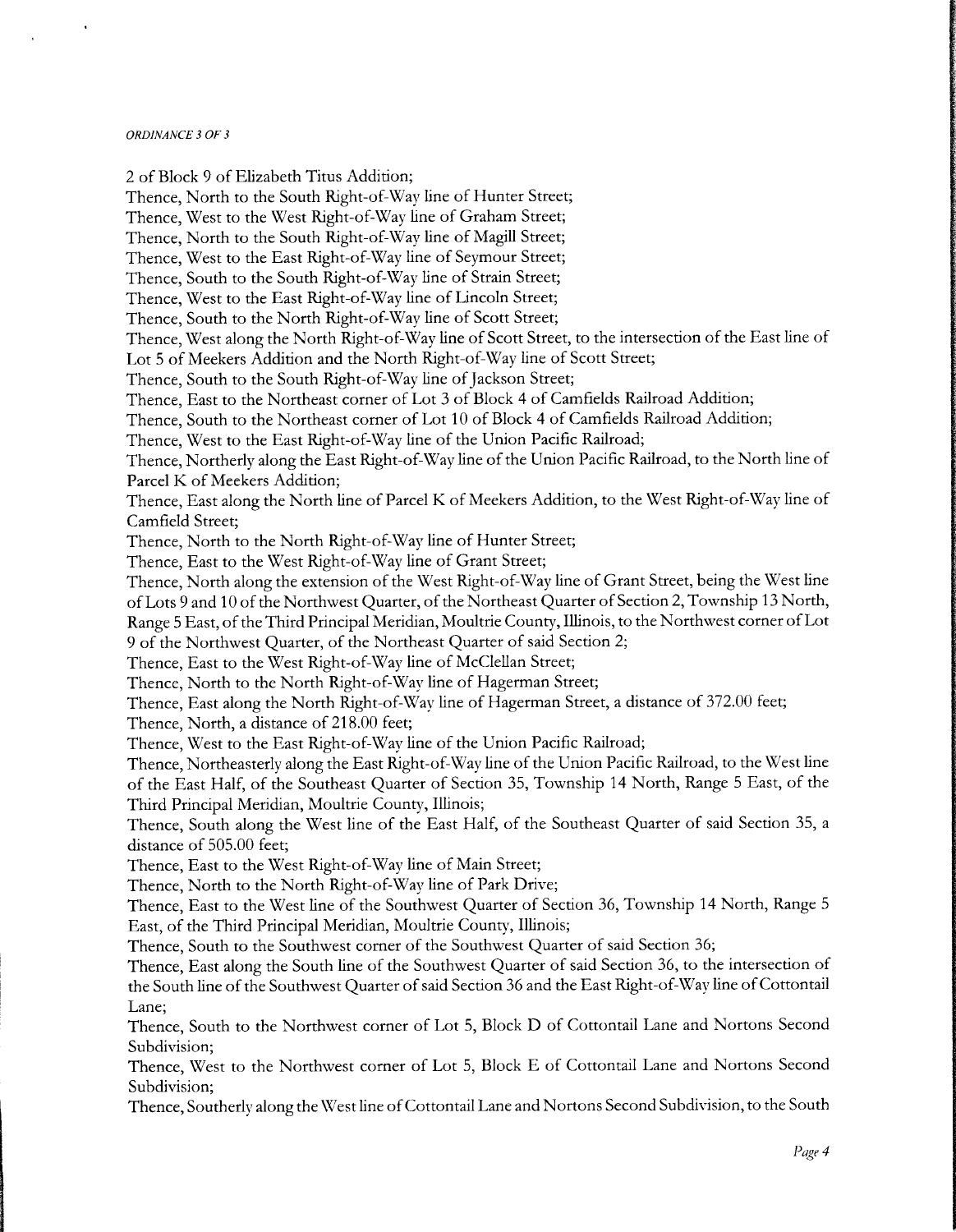line of the North 85.20 feet of Lot <sup>3</sup> of Cottontail Lane and Nortons Second Subdivision;

Thence, South along the West line of Cottontail Lane and Nortons Second Subdivision, a distance of 29.00 feet;

Thence, West, a distance of 163.50 feet;

Thence, South to the North Right-of-Way line of Illinois Route 121;

Thence, East along the North Right-of-Way line of Illinois Route 121, to the intersection of the North Right-of-Way line of Illinois Route 121 and the West line of Lot 1 of S.T. Millers Addition;

Thence, South to the Southwest corner of Lot <sup>1</sup> of S.T. Millers Addition;

Thence, East to the Southeast corner of S.T. Miller Addition;

Thence, North to the South line of Lot 2 of S.T. Millers Addition;

Thence, East to the Southeast corner of Lot 4 of S.T. Millers Addition;

Thence, North to the Northeast corner of Lot 4 of S.T. Millers Addition;

Thence, Northerly to <sup>a</sup> point being 88.00 feet East of the Southeast corner of Lot <sup>1</sup> of Block A of Cottontail Lane and Nortons Second Subdivision;

Thence, North, <sup>a</sup> distance of 232.00 feet;

Thence, West to the East line of Cottontail Lane and Nortons Second Subdivision;

Thence, North along the East line of Cottontail Lane and Nortons Second Subdivision, to the North line of the Southeast Quarter, of the Northwest Quarter of Section 1, Township <sup>13</sup> North, Range <sup>5</sup> East, of the Third Principal Meridian, Moultrie County, Illinois;

Thence, East to the Northeast corner of Lot <sup>1</sup> of Eastview Place Section 3;

Thence, South along the East line of Eastview Place, to the South line of the Northeast Quarter of said Section 1;

Thence, West to <sup>a</sup> point being 350.00 feet East of the Northeast corner of Lot 25 of Bonair Height Subdivision;

Thence, South, a distance of 684.51 feet;

Thence, West, to the East line of Bonair Subdivision, a distance of 350.00 feet;

Thence, South to the Southeast corner of Greenhill Cemetery;

Thence, West along the South line of Greenhill Cemetery, to the center of ASA Creek;

Thence, Southerly along the center of ASA Creek, to the North Right-of-Way of Lebanon Street;

Thence, Northwesterly along the North Right-of-Way line of Lebanon Street, to the South line of the Southwest Quarter of said Section 1;

Thence, West to the centerline of Lebanon Street;

Thence, Southeasterly along the centerline of Lebanon Street, to the East line of the City of Sullivan Waste Water Treatment Plant, reference made to Book 131, Page 390, in the Moultrie County Recorder's Office, Moultrie County, Illinois;

Thence, South to the North Right-of-Way line of the Canadian National Railroad;

Thence, Northwesterly along the North Right-of-Way line of the Canadian National Railroad, to the Southwest corner of said City of Sullivan Waste Water Treatment Plant;

Thence, Southwesterly to the South Right-of-Way line of the Canadian National Railroad, said point being 440.50 feet Southwesterly of the centerline of Patterson Road;

Thence, Southwesterly perpendicular to the South Right-of-Way line of the Canadian National Railroad, <sup>a</sup> distance of 25.00 feet;

Thence, Southeasterly parallel to the South Right-of-Way line of the Canadian National Railroad, a distance of 460.00 feet;

Thence, Northeasterly to the Southerly Right-of-Way line ofthe Canadian National Railroad, <sup>a</sup> distance of 25.00 feet;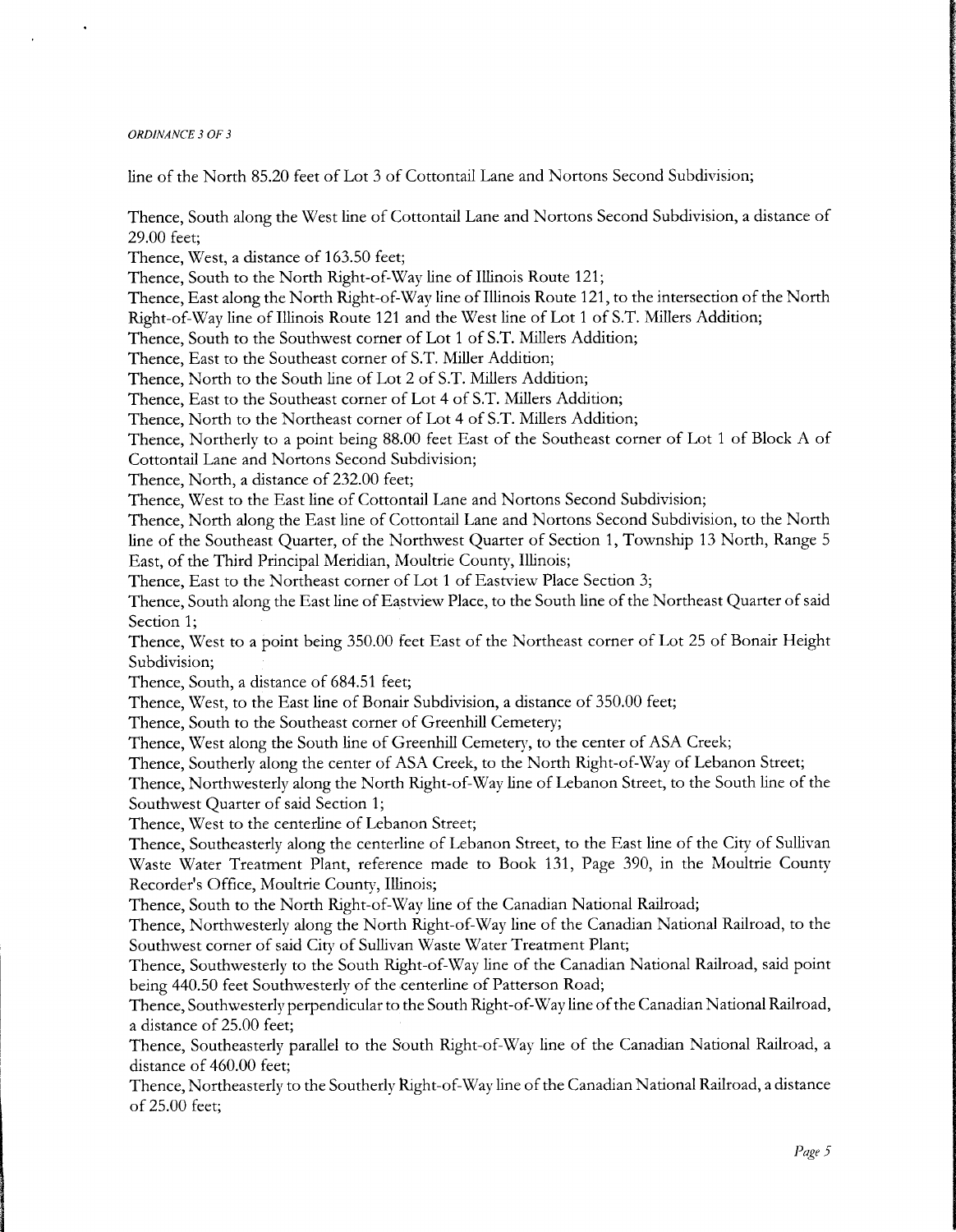Thence, Southeasterly along the Southerly Right-of-Way line ofthe Canadian National Railroad, to the centerline of ASA Creek;

Thence, Southwesterly along the centerline of ASA Creek, to the North line of the Southeast Quarter, of the Southeast Quarter, of the Northwest Quarter of Section 12, Township <sup>13</sup> North, Range <sup>5</sup> East, of the Third Principal Meridian, Moultrie County, Illinois;

Thence, West to the Northwest corner of the Southeast Quarter, of the Southeast Quarter, of the Northwest Quarter of said Section 12;

Thence, South to the Southwest corner of the Southeast Quarter, of the Southeast Quarter, of the Northwest Quarter of said Section 12;

Thence, East to the Southeast corner of the Northwest Quarter of said Section 12;

Thence, South to the Southeast corner of the Southwest Quarter of said Section 12;

Thence, West to the centerline of Illinois Route 32;

Thence, South along the centerline of Illinois Route 32, to the North line of the South <sup>17</sup> acres of the Northwest Quarter, of the Northeast Quarter of Section 14, Township <sup>13</sup> North, Range <sup>5</sup> East of the Third Principal Meridian, Moultrie County, Illinois;

Thence, West to the West line of the Northeast Quarter of said Section 14;

Thence, North to the Southwest corner of Sullivan Development Subdivision, referenced made to Volume 9 of Plats, Page 136, in the Moultrie County Recorder's Office, Moultrie County, Illinois;

Thence, North, along the West line of Sullivan Development Subdivision, a distance of 1286. <sup>61</sup> feet; Thence, East to the Northwest corner of Lot <sup>16</sup> of Sullivan Development Subdivision;

Thence, North to the South line of Hydro Gear Drive;

Thence, East along the South line of Hydro Gear Drive, to <sup>a</sup> point being 191. 47 feet West of the East line of the West Half, of the Southeast Quarter of Section 11, Township 13 North, Range 5 East, of the Third Principal Meridian, Moultrie County, Illinois,

Thence, South parallel to the East line of Lot <sup>11</sup> of Sullivan Development Subdivision, to the North line of Lot 24 of Sullivan Development Subdivision;

Thence, West to the Northwest corner of the East 400.00 feet of Lot 24 of Sullivan Development Subdivision;

Thence, South to the Southwest corner of the East 400.00 feet of Lot 24 of Sullivan Development Subdivision;

Thence, East to the East Right-of-Way line of Illinois Route 32;

Thence, North to the Southwest corner of Lot <sup>6</sup> of Hawthornes First Addition;

Thence, East to the Southeast corner of Lot <sup>6</sup> of Hawthornes First Addition;

Thence, North to the Southwest corner of Lot 22 of Hawthornes Second Addition;

Thence, East to the West Right-of-Way line of Courtyard Boulevard;

Thence, South along the West Right-of-Way line of Courtyard Boulevard, to the Southeast corner of Lot <sup>2</sup> of Hawthornes Second Addition;

Thence, East to the Northeast corner of the Southeast Quarter, of the Southeast Quarter of said Section 11;

Thence, North parallel to the South Right-of-Way line of Hawthorne Lane;

Thence, Northwesterly to the intersection of the North Right-of-Way line of Hawthorn Lane and the East Right-of-Way line of Worth Street;

Thence, North along the West Right-of-Way line of Worth Street, a distance of 120.00 feet;

Thence, East, a distance 570.00 feet;

Thence, North, a distance 334.00 feet;

Thence, East to <sup>a</sup> point being 190.00 feet West of the centerline of Patterson Road;

Thence, South, a distance of 230.00 feet;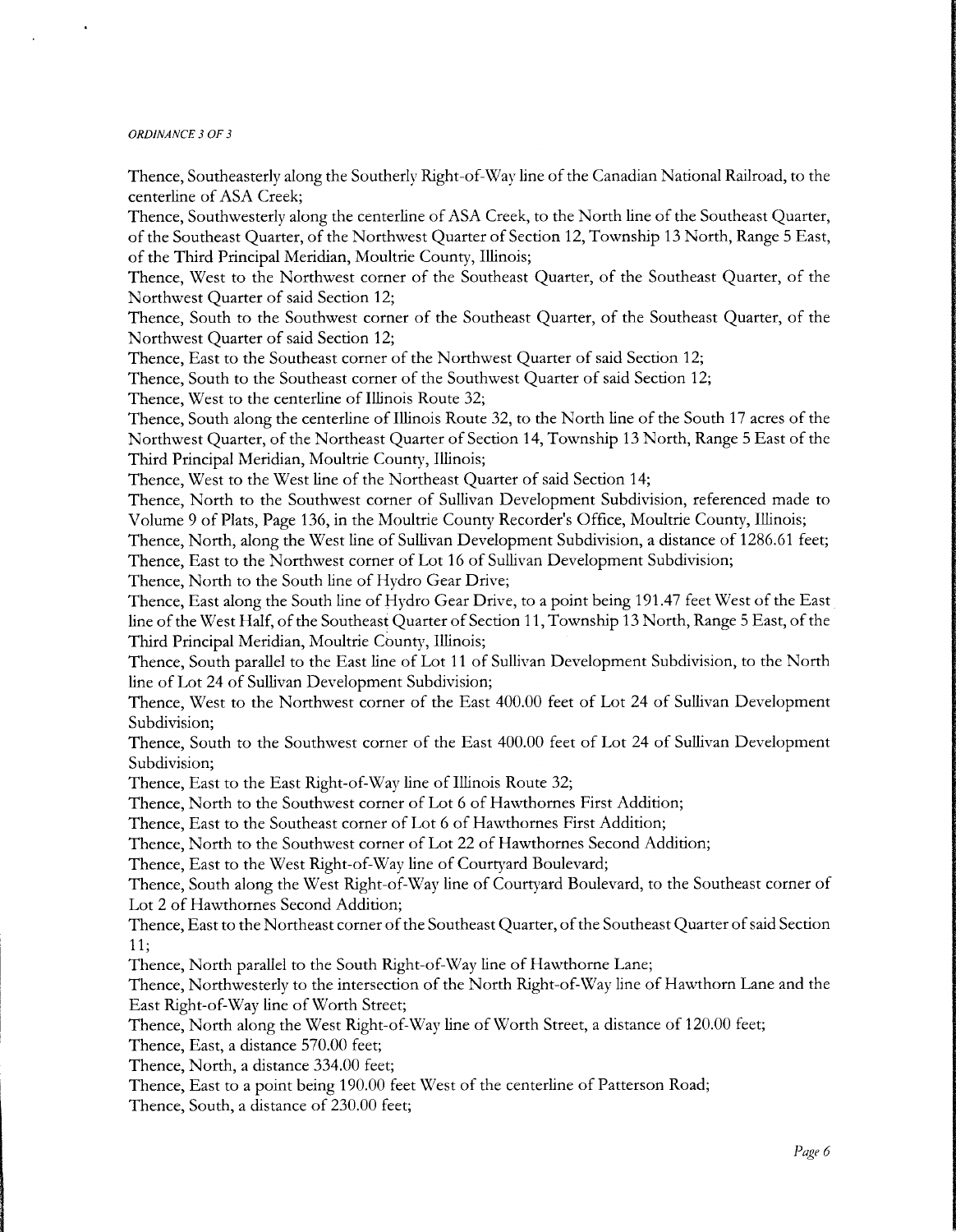Thence, West, a distance of 20.00 feet; Thence, South, a distance of 60.00 feet; Thence, Southeasterly to <sup>a</sup> point being 140.00 feet West of the centerline of Patterson Road, <sup>a</sup> distance of 242.00 feet; Thence, East to the centerline of Patterson Road; Thence, North to the Northeast corner of the Northwest Quarter, of the Southwest Quarter of said Section 12; Thence, West to the West Right-of-Way line of Patterson Road; Thence, North to the Northeast corner of Lot <sup>1</sup> of Richardson First Addition; Thence, West to the centerline of Worth Street; Thence, North along the centerline of Worth Street to the intersection of the centerline of Worth Street and the North Right-of-Way line of Mattox Street; Thence, East to the West Right-of-Way line of Patterson Road; Thence, North, along the West Right-of-Way line of Patterson Road, to the Southeast corner of Lot 17 of Rhodes Fourth Addition; Thence, West to the Southwest corner of Lot <sup>17</sup> of Rhodes Fourth Addition; Thence, North to the Northwest corner of Lot <sup>17</sup> of Rhodes Fourth Addition; Thence, North to the Northwest corner of Lot <sup>16</sup> of Rhodes Fourth Addition; Thence, Northwesterly along the South Right-of-Way line of Sunshine Drive, to the intersection of the South Right-of-Way line of Sunshine Drive and the East line of Lot <sup>4</sup> of Rhodes Fourth Addition; Thence, Northeasterly to the Northeast corner of Lot 4 Rhodes Fourth Addition; Thence, Northwesterly to the Northwest corner of Lot 10 Rhodes Fourth Addition; Thence, North to the North Right-of-Way line of the Canadian National Railroad; Thence, North to the South Right-of-Way line of Lebanon Street; Thence, East; a distance of 1110.00 feet; Thence, Northwesterly, a distance of 495.34 feet; Thence, North, <sup>a</sup> distance of 113.58 feet; Thence, West to the West Right-of-Way line of Lebanon Street; Thence, North to the intersection of the West Right-of-Way line of Lebanon Street and the South line of Greenhill Cemetery; Thence, East to the East Right-of-Way line of Lebanon Street; Thence, North to the North Right-of-Way line of Water Street; Thence, West to the East Right-of-Way line of Calhoun Street; Thence, North, a distance of 200.00 feet; Thence, East, a distance of 166.00 feet; Thence, North, a distance of 198.00 feet; Thence, East, a distance of 9.00 feet; Thence, North, a distance of 239.00 feet; Thence, West to the East Right-of-Way line of Calhoun Street; Thence, North, a distance of 135.50 feet; Thence, East, a distance of 250.00 feet; Thence, North to the South line of W.A. Steeles Re-survey, a distance of 166.10 feet; Thence, East to the East end of W.A. Steeles Re-survey; Thence, North to the Northeast corner of W.A. Steeles Re-survey; Thence, West to the West Right-of-Way line of Lebanon Street; Thence, North to the North Right-of-Way line of Lebanon Street; Thence, East to the East Right-of-Way line of Lebanon Street;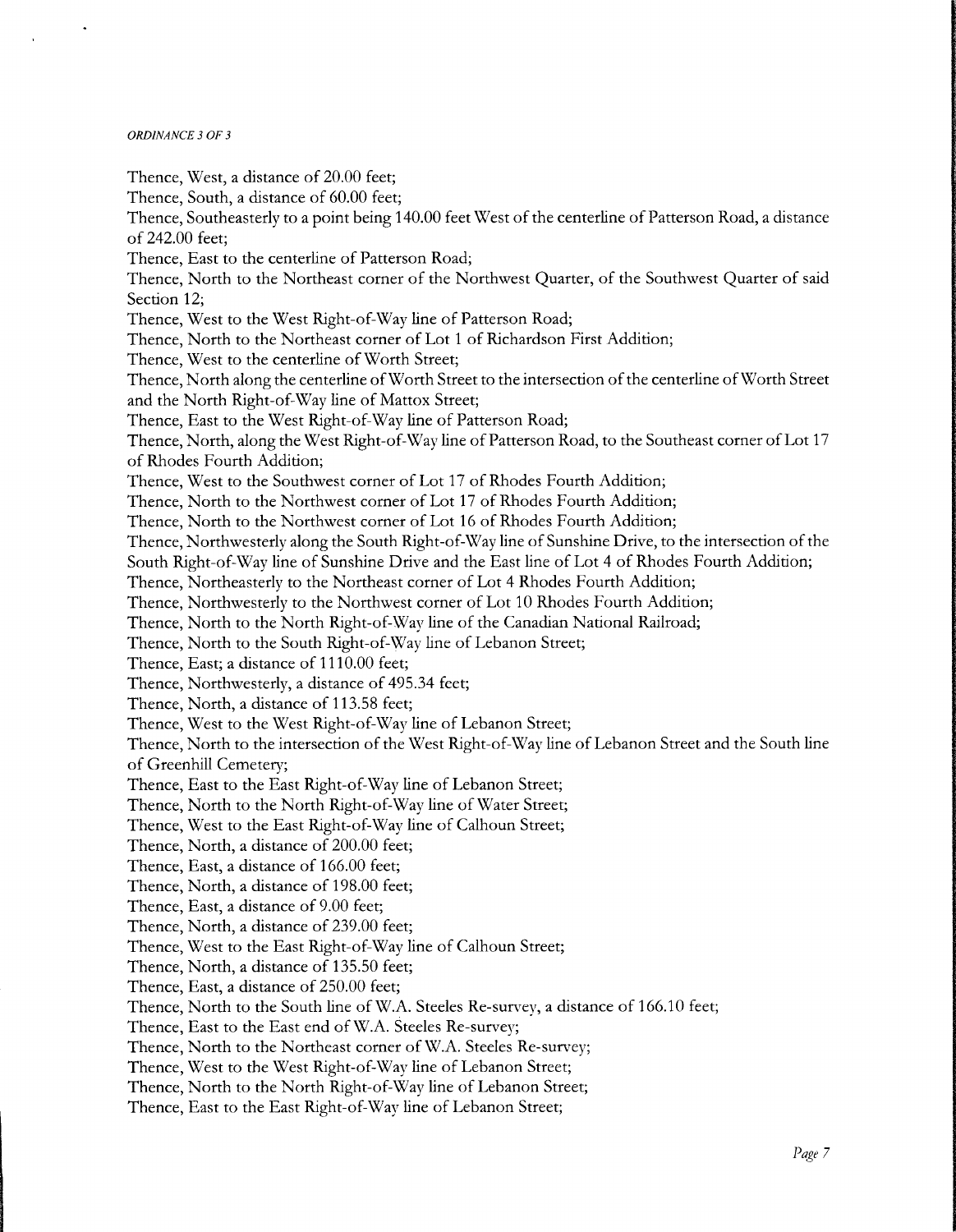Thence, North, a distance of 90.00 feet; Thence, West, a distance of 58.00 feet; Thence, Northeasterly, a distance of 137.20 feet; Thence, West to the East Right-of-Way line of Worth Street; Thence, South to the South Right-of-Way line of Strain Street; Thence, West to the East Right-of-Way line of Madison Street; Thence, South to the North Right-of-Way line of Blackwood Street; Thence, East to the East Right-of-Way line of Worth Street; Thence, South, a distance of 255. 00 feet; Thence, East to the West line of <sup>a</sup> North-South alley; Thence, South, a distance of 70.00 feet; Thence, West to the East line of Worth Street; Thence, South to the South Right-of-Way line of Jackson Street; Thence, West to the East Right-of-Way line of Madison Street; Thence, South to the North Right-of-Way line of Harrison Street; Thence, East, a distance of 70.00 feet; Thence, South to the South line of Lots <sup>3</sup> and 4 of Block <sup>11</sup> of the Original Town of Sullivan; Thence, West to the East Right-of-Way line of Madison Street; Thence, South to the South Right-of-Way line of Jefferson Street; Thence, West along the South Right-of-Way line of Jefferson Street, to the intersection of the West line of <sup>a</sup> North-South alley of Block <sup>12</sup> of the Original Town of Sullivan and the South Right-of-Way line of Jefferson Street; Thence, North to the South Right-of-Way line of Harrison Street; Thence, North to <sup>a</sup> point being 4.33 feet West of the Southeast corner of Lot <sup>6</sup> of Block <sup>9</sup> of the Original Town of Sullivan; Thence, East to the Southwest corner of Lot <sup>8</sup> of Block <sup>9</sup> of the Original Town of Sullivan; Thence, North to the Northwest corner of Lot <sup>8</sup> of Block <sup>9</sup> of the Original Town of Sullivan; Thence, West to the West Right-of-Way line of Washington Street; Thence, South to the North Right-of-Way line of Harrison Street; Thence, West to the Southeast corner of the West Half of Lot <sup>7</sup> of Block <sup>8</sup> of the Original Town of Sullivan; Thence, North to the Northeast corner of the West Half of Lot 7 of Block 8 of the Original Town of Sullivan; Thence, West to the Northwest corner of the West Half of Lot <sup>7</sup> of Block <sup>8</sup> of the Original Town of Sullivan; Thence, South to the South Right-of-Way line of Harrison Street; Thence, West to the West Right-of-Way line of Van Buren Street; Thence, North to the North Right-of-Way line of Monroe Street; Thence, East along the North Right-of-Way line of Monroe Street, to the West Right-of-Way line of Main Street; Thence, North along the West Right-of-Way line of Main Street, to the South Right-of-Way line of Jackson Street; Thence, West along the South Right-of-Way line of Jackson Street, to the POINT OF BEGINNING; and, EXCEPTING therefrom Lots 7, 8, 9, 10, 11, 12, 13, 14, 15, 23, 24, and 25 ofWhite Heath Subdivision. Prepared By: MILANO& GRUNLOH ENGINEERS, LLC License # 184-003108 January 31, 2017 Job # 17218 jaw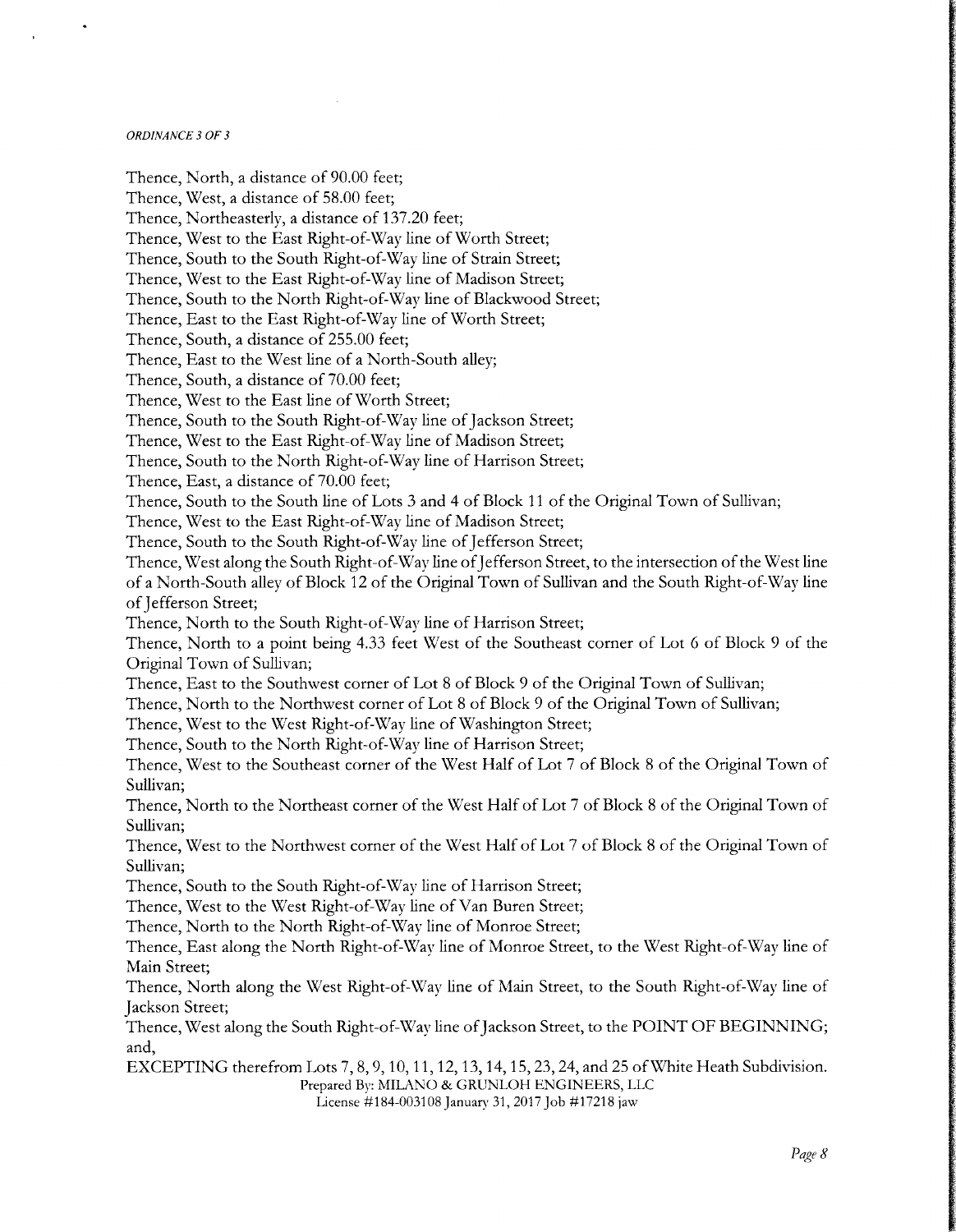$\frac{1}{\sqrt{2}}$  ,  $\frac{1}{\sqrt{2}}$  ,  $\frac{1}{\sqrt{2}}$ 

## EXHIBIT B

## SULLIVAN TIF DISTRICT IV BOUNDARY MAP

 $\mathcal{A}^{\mathcal{A}}$ 

 $\bar{t}$ 

z